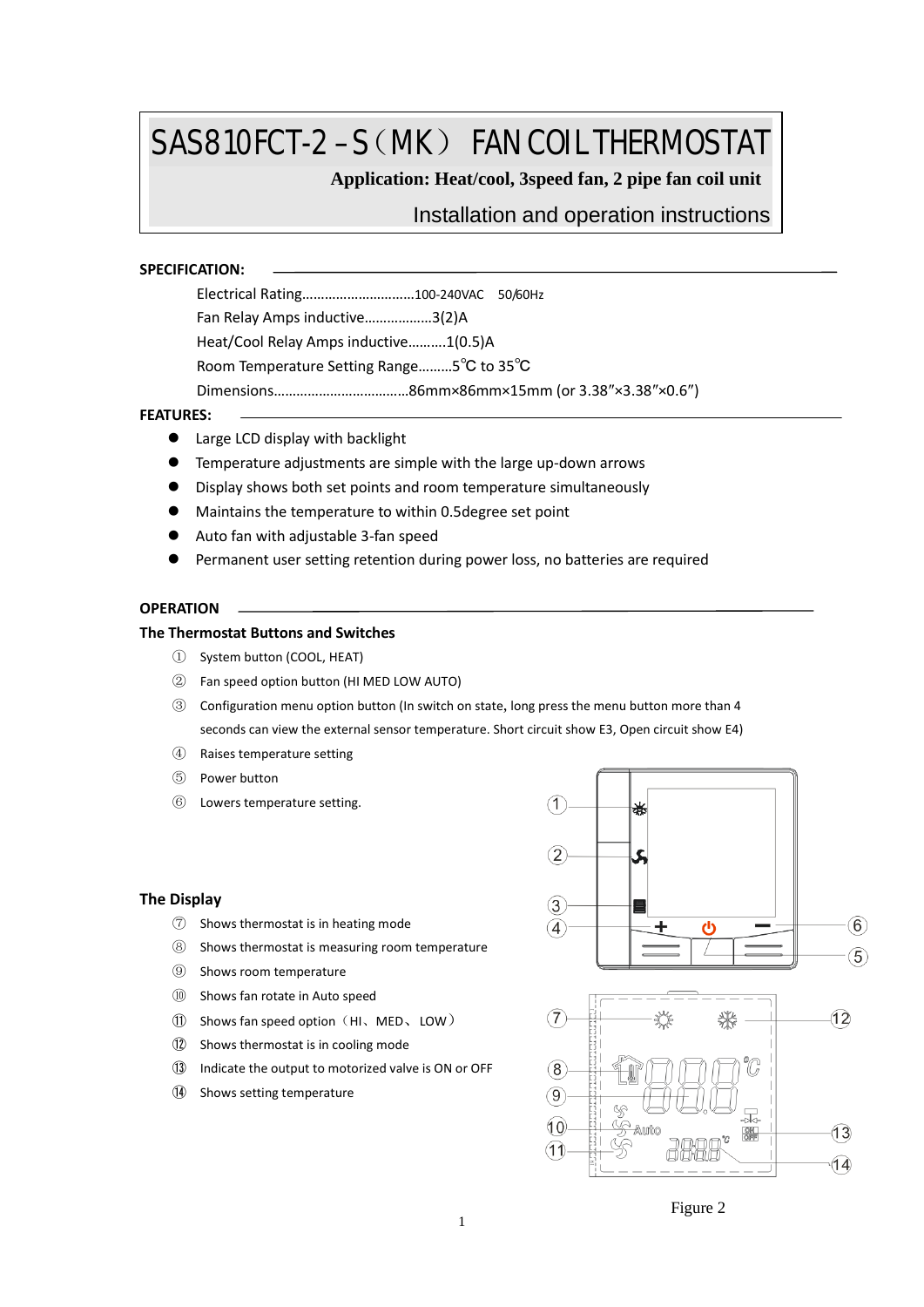## **INSTALL THE THERMOSTAT**

## **ATTACH THERMOSTAT BASE TO WALL**

## **WARNING: ELECTRICAL SHOCK HAZARD**

 **Turn off power at the main service panel by removing the fuse or switching the appropriate circuit breaker to the OFF position before removing the existing thermostat.**

# **IMPORTANT:**

 **Thermostat installation must conform to local and national building electrical codes and ordinances.**



- 1. Remove the packing material from the thermostat. Gently pull the control panel straight off the base. Forcing or prying on the thermostat will cause damage to the unit.
- 2. Connect wires beneath terminal screws on power supply module using appropriate wiring schematic. See figure 4
- 3. Push power base into 86mmX86mm conduit box.
- 4. Using two mounting screws mount the power base to the wall. Place a level against bottom of base, adjust until level, and then tighten screws. (Leveling is for appearance only and will not affect thermostat operation.)
- 5. Replace control panel on the power base by snapping it in place

## **WIRING DIAGRAM**



 Power:100-240VAC 50/60HZ Figure 4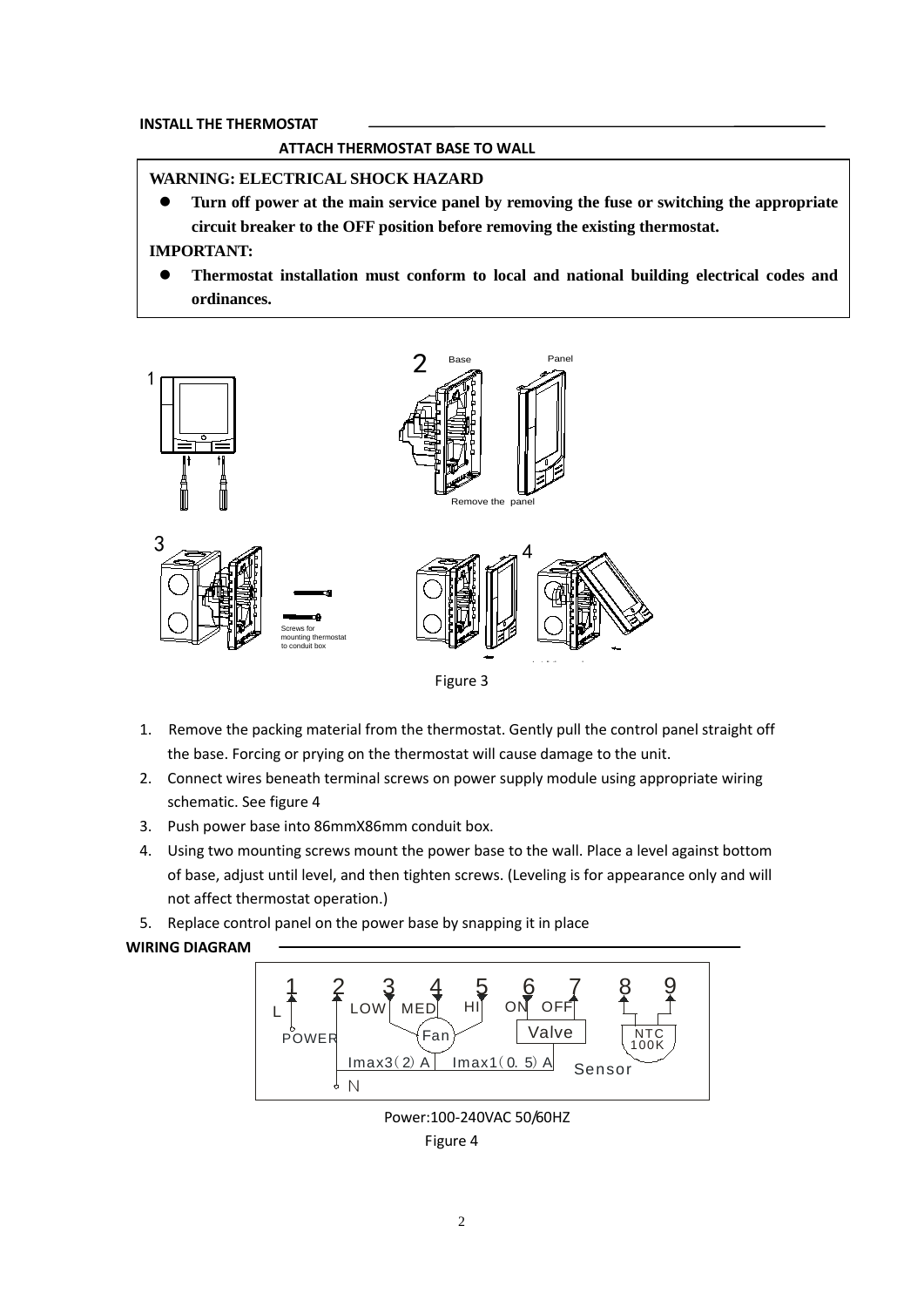#### **CHECK THERMOSTAT OPERATION**

Switch on the thermostat

## **Fan operation**

- 1. Push fan button, display will show  $\mathcal{F} \cdot \mathcal{F}$  and Auto, separately means fan rotate in HIGH, MED, LOW, or AUTO speed.
- 2. If you select AUTO speed, fan operation will change speed according to the difference between the room temperature and setting temperature. If room temperature is 3℃ higher than setting temperature in cooling or3℃ lower than setting temperature in Heating. Fan will run in High speed. If room temperature is 2℃- 3℃ higher than setting temperature in cooling or 2℃-3℃ lower than setting temperature in Heating. Fan will run in Medium speed. If room temperature is 0℃-2℃ higher than setting temperature in cooling or 0℃-2℃ lower than setting temperature in Heating. Fan will run in Low speed.

#### **Heat system operation**

- 1. Press system switch to into Heat mode ( $\circ$ )
- 2. Press " $+$ " to adjust the thermostat setting above the room temperature. The heating system should start to operate.
- 3. Press "<sup>-</sup>" to adjust the thermostat setting below the room temperature. The heating system should stop operating.

#### **Cooling system operation**

- 1. Press system switch to into Cool mode ( ※ )
- 2. Press  $H^*$  to adjust thermostat setting below the room temperature. The cooling system should start to operate.
- **3.** Press " $+$ " to adjust temperature setting above the room temperature. The cooling system should stop operating

#### **Internal sensor & external sensor control mode**

Internal sensor is room's temperature sensor; external sensor is fan coil unit's temperature sensor.

Terminals 8 & 9 connected with external sensor for measuring room temperature. Internal sensor & external sensor can automatic exchange. When you connected with external sensor, the internal sensor will lose function, the measuring room temperature is external sensor's surface temperature. When you didn't connect with external sensor, the measuring room temperature is internal sensor's surface temperature. It means you can only select one sensor for measuring room temperature.

#### **CONFIGURATION**

The configuration menu allows you to set certain thermostat's operating characteristics to your system or personal requirements.

Switch off the thermostat and hold the sleep operation Button ③ for over 4 seconds till power on again means you have entered the first configuration menu item. There are 8 menu items. press button ③ to change to the next item. To exit the menu and return to the normal operation, switch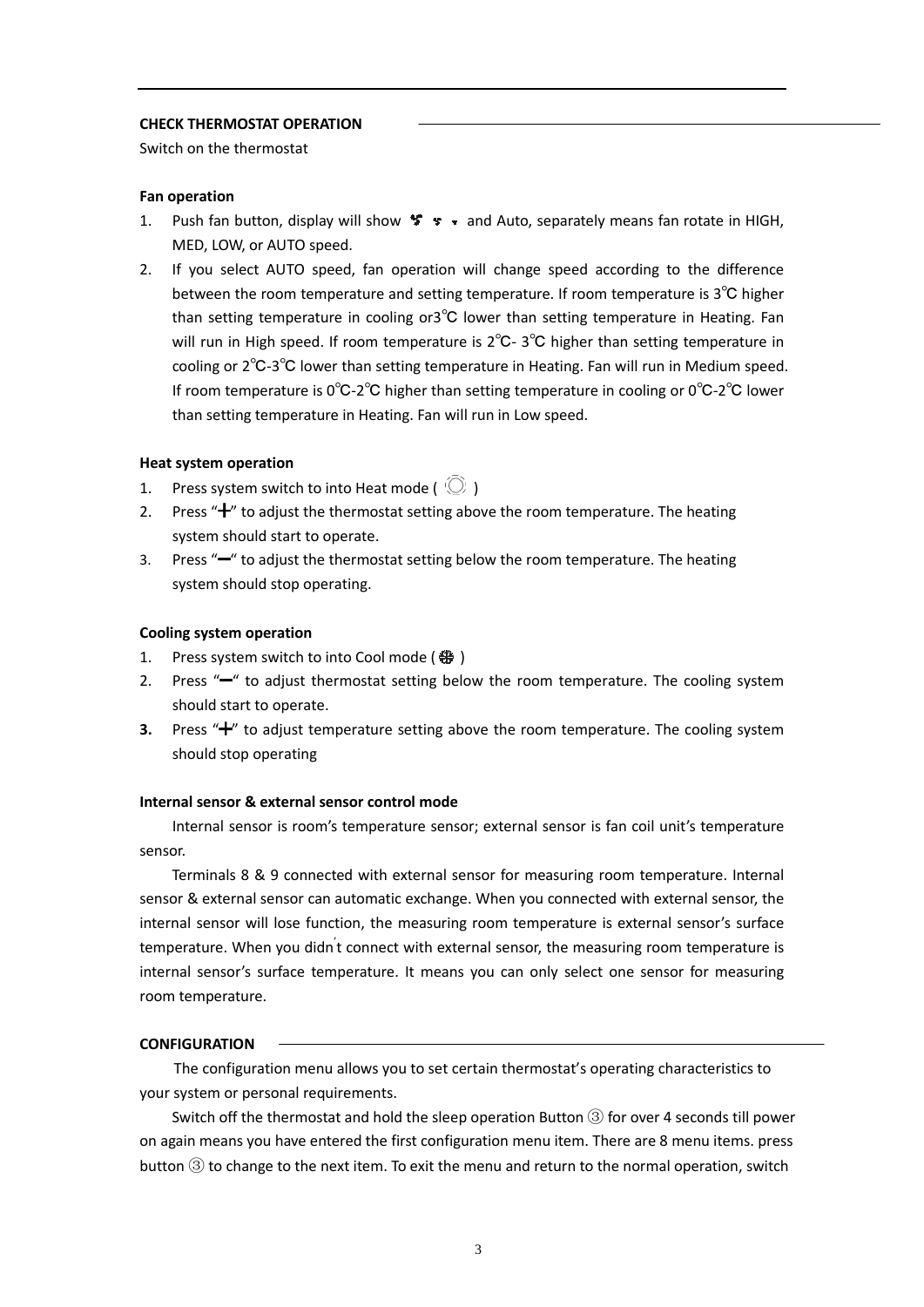off the thermostat and switch it on again. If no keys are pressed within 20 seconds the thermostat will be switched off. To revert to factory default setting, press button ③ for over 3 seconds in configuration menu item, all the configuration setting has reverted to factory default setting.

| Step           | Press buttons | Displayed (factory | Press $+$ , $-$ to             | Descriptions                                        |
|----------------|---------------|--------------------|--------------------------------|-----------------------------------------------------|
|                |               | default)           | select                         |                                                     |
| $\mathbf{1}$   | 3 4 seconds   | [1, 0]             | $-4$ --- $+4$                  | Adjust temperature coefficient                      |
| $\overline{2}$ | $\circled{3}$ | $RR$ $H_0$         | $18^{\circ}$ C $-35^{\circ}$ C | Select maximum setting temperature                  |
| 3              | $\circled{3}$ | 肌的                 | $5^{\circ}$ C $-20^{\circ}$ C  | Select minimum setting temperature                  |
| 4              | $\circled{3}$ | bL (2)             | 1, 2, 3                        | Select display backlight mode                       |
| 5              | $\circled{3}$ | LR on              | On/off                         | Select Fan stop option                              |
| 6              | $\circled{3}$ | FC(L)              | $\mathrm{C}/\mathrm{T}$        | Select <sup>°</sup> F or <sup>°</sup> C readout.    |
| $\overline{7}$ | $\circled{3}$ | $rE$ (r $E_0$      | rd/rE                          | Memorize power on/off option before<br>power loss   |
| 8              | $\circled{3}$ | PP 86,             | PP/00                          | Select pump protection                              |
| 9              | $\circled{3}$ | $Fd$ $(350^\circ)$ | $20^{\circ}$ C $-45^{\circ}$ C | Cold Air Prevention for setting low<br>temperature  |
| 10             | $\circled{3}$ | $FE$ (40.0°)       | 25°C-50°C                      | Cold Air Prevention for setting high<br>temperature |

## 1) **Select to adjust the temperature coefficient**

The display will show "**Temp adjust**" and its default setting value **0** flashing in the configuration menu. Selecting between "**–4"** to "**+4"**. You can adjust the room temperature display up to 4 lower or higher.

# 2) **Select maximum temperature**

The display will show  $350^{\circ}$  which is the default factory maximum temperature limitation. Using " $+$ " & "<sup>-</sup>" button to set the maximum limitation. It can be change between 18°C to 35°C

# 3) **Select minimum temperature**

The display will show  $\sqrt{0.2}$ , which is the default factory minimum temperature limitation, Using " $+$ " & "-" button to set the minimum temperature limitation. It can be change between 5°C to20°C

# **4) Select display backlight mode**

The display will show  $\vec{l}$  which is the factory default setting for display backlight mode, Using " $+$ " &

"-" button to select  $\cdot$  .  $\cdot$  . 3. Select  $\cdot$  the light will keep the light off continuously. Select  $\cdot$  the

display will be on when any button of the thermostat is touched. Select  $\exists$  the display will keep the light on.

# **5) Select Fan stop option**

The display will show " $\Box \Pi$ " which is the factory default setting for fan option. Using " $+$ " & " $-$ "